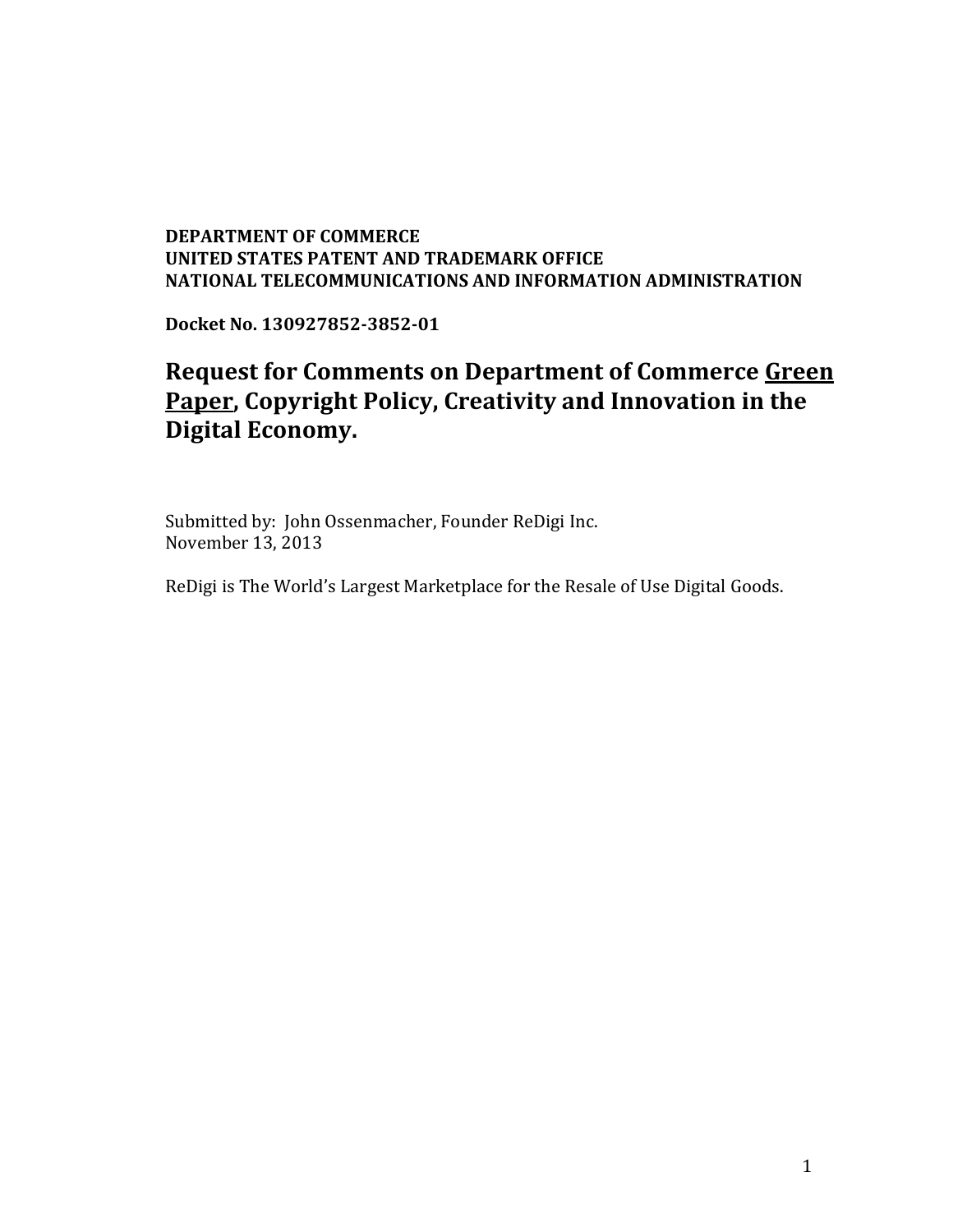## **Introduction**

ReDigi appreciates the opportunity to participate in these proceedings. Before answering the questions asked in the Oct. 3 Request for Comments (RFC), ReDigi would like to make some preliminary observations based on assertions made in the notice with which we take issue.

At the outset, the notice refers to the application of the first sale doctrine in terms of "a physical copy" of a work. This incorrectly sets an immediate and incorrect bias against "digital", this is of great concern when the actual terminology from the statute refers to; original works "fixed in **any** tangible medium of expression, now known **or later developed**." This distinction is hugely important when considering the statement made in the RFC because it sets an assumptive standard the would need to be overcome for digital when, in fact, the statute directly supports inclusion of digital with the words "any" and "or later developed".

The RFC further states "The First Sale Doctrine…does not apply to digital transmissions where copies are created implicating the reproduction right." This statement draws its own conclusion; which may only be partially correct, in so much as, the term 'reproduction' must be considered in the current state of technology for digital downloads. First Sale Doctrine is an exception granted to the distribution right but in order to realize its protection the reproduction right must be addressed appropriately in the digital economy and either considered "fair use" for the purposes of lawfully transacting digital goods or the definition updated to consider digital reproduction in order to match the intent of physical reproduction which, in its most basic interpretation, was to prevent multiple copies of a copyright work from being circulated, sold, gifted, donated, etc. while a royalty had only been paid for a single copy. This intent is very readily achievable today and the technology is currently in use that provides far better control of "unlawful" reproductions than ever before thought possible for physical ones.

**Additional Requested Update:** Update the term "reproduction" wherever necessary as it applies to digital transactions, when doing so be sure it is correctly defined by todays computer science standards, so that rules of law like the first sale doctrine will not adversely discriminate against methods of content delivery in todays commerce, ie: digital delivery.

Note: If the reproduction right is clarified, it is believed that the First Sale Doctrine would also apply to digital transmissions, as the doctrine does not exclude any specific form of material or delivery. This is one reason that we believe the first sale doctrine does not to be formally "extended" to the digital media, as the notice suggests. The use of the term "extension" in the Notice is misleading; the first sale doctrine does exist and it is law, one that has its own foundation independent of the Copyright Act. It does not need to be "extended" to digital, by its nature digital should be protected under the doctrine, however, we do believe that clarification is always helpful to prevent confusion.

Is the USA falling behind? The European Union has taken quite a different and more electronic-age-appropriate interpretation of digital resale and the exhaustion principle (of which the first sale doctrine is an example), their legal view involves ownership in a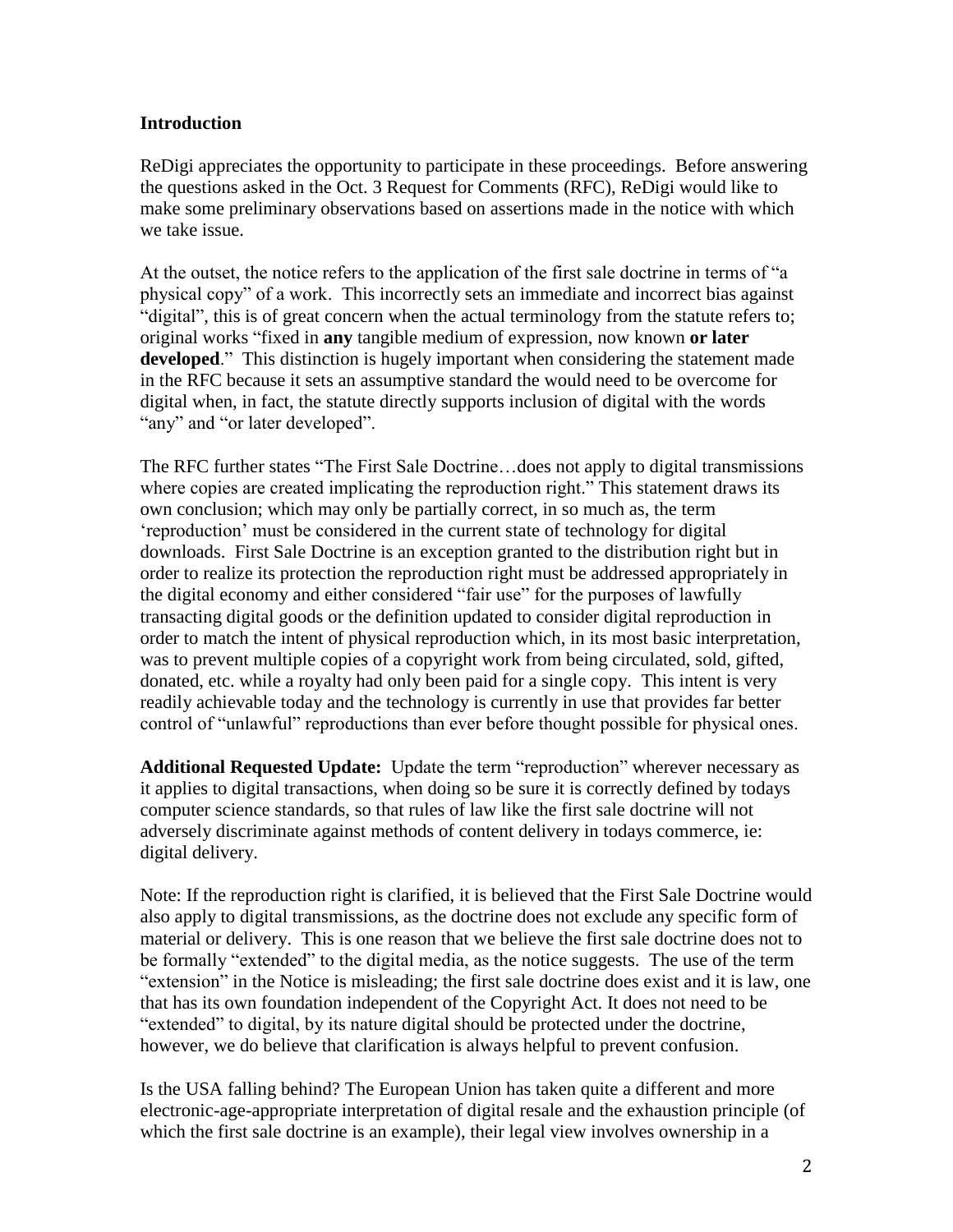specific number of digital instances versus an actual specific digital instance that is "fixed" on a hard drive or other medium, since, in the digital realm, no such thing actually exists.

It is historically apparent that the intent of the law is to have all Copyright goods protected regardless of their delivery formats. First sale is not about the medium in which a work is held; it is about the exhaustion of the owner's rights upon the collection of the first payment in consideration of a sale, or even a transfer of a particular copy without payment. Is a copyright good any more or less protected merely because it is on paper, rather than on tape or on plastic or on a magnetic disk, canvas or parchment? The answer is of course not.

The discussion is not, should first sale be "extended" to new forms or means of sale and distribution, but how do policymakers and lawmakers maintain the **status quo** for all parties? The group includes the creators the owners and the consumers in the marketplace, all of which must be served if the kind of balance and growth of the digital market envisioned by copyright law it to be achieved.

## **Answers to specific inquiries**

7. What are the benefits of the first sale doctrine? And to what extent are those benefits currently being experienced in the digital marketplace?

The benefits of the first sale doctrine make a direct and significant impact in our countries financial well-being. Billions of dollars in copyright goods are transacted by consumers each quarter, the First Sale Doctrine is what allows this secondary market to flourish and for consumers to be able to realize the value of their property and to buy and sell and then buy again. As commerce becomes more and more electronic the impact of First Sale on our countries fiscal growth will be critical. Any change in the status quo that would prevent or limit consumers from being able to realize the value of their property through digital resale will be a significant and direct blow to our economy.

At present there are minimal benefits being realized; the few copyright monopolies that exist are doing a good job at swaying the legal system in an effort to control their revenue streams while stifling creativity and preventing the fair trade of digital goods in America. Currently, these organizations are resisting any attempt to allow consumers to realize the value of their digital property and at the same time they are controlling and suppressing the rights of the actual creators.

The potential for benefit, however, by including digital commerce, is enormous. The secondary market in physical objects, online and off, far exceeds the size of the market in new object transactions, and buying and selling goods is a way of life for most all Americans. Used Books, CDs LPs, video games, software, educational materials, artwork, and goods of almost every other kind are an important part of our everyday commerce. Hundred's of billions of dollars of used physical goods are transacted each year between buyers and sellers.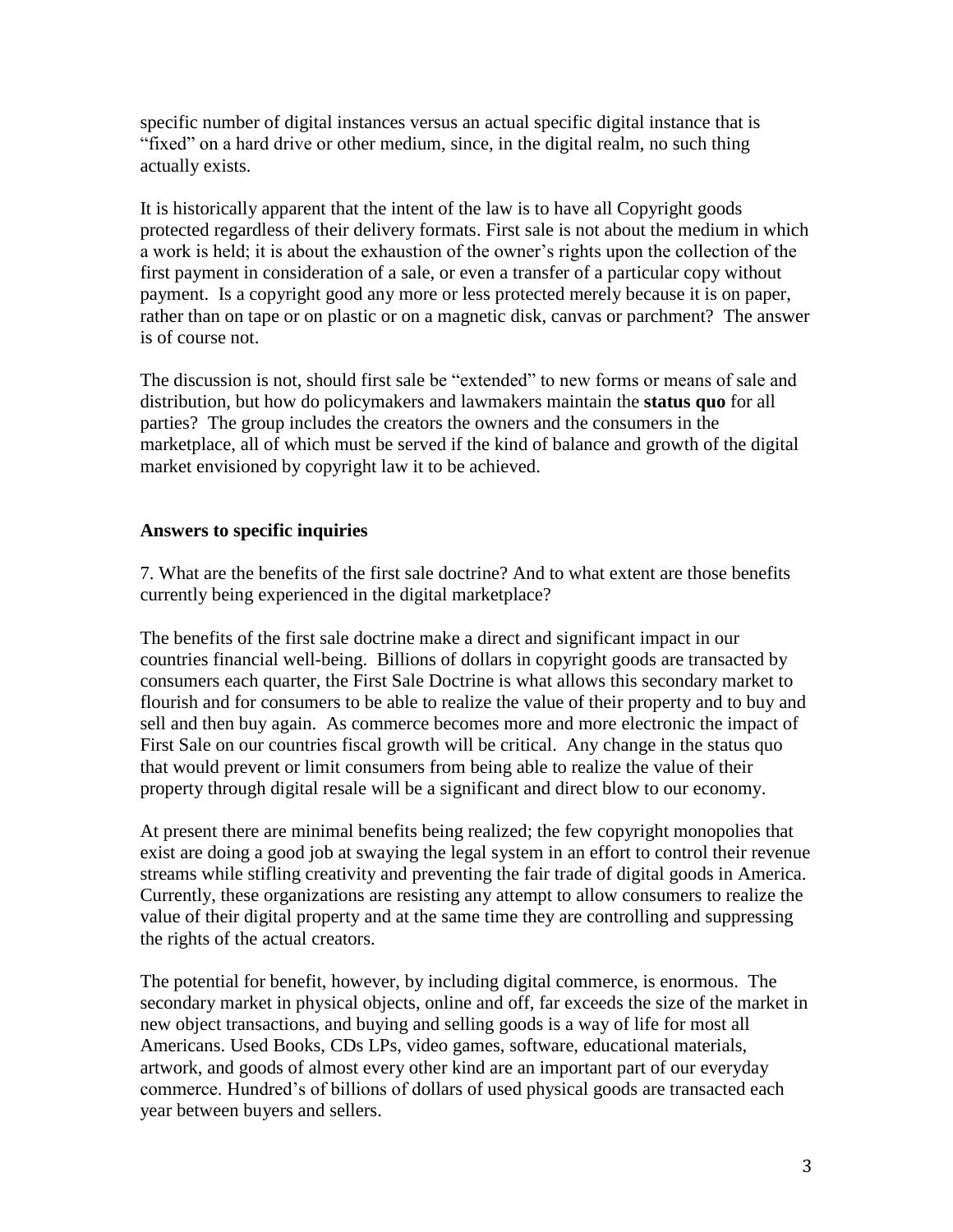Seth Greenstein, writing in Fortune, regarding digital resale, said: "The economic implications of the first sale doctrine are enormous. According to Commerce Department figures, video rental in the United States is a \$9.5 billion industry. Video game retailer GameStop [\(GME\)](http://money.cnn.com/quote/quote.html?symb=GME) reported nearly \$2.4 billion in 2009 revenue from used game sales. Considering that, in just a few years, Apple [\(AAPL\)](http://money.cnn.com/quote/quote.html?symb=AAPL) has sold more than 10 billion music downloads, 3 billion apps, and 375 million television episodes, the future impact of the first sale doctrine could be huge."

That should be an indication of the demand. Companies like eBay, Amazon (and others like them) which also sell used things, and every used bookstore and clothing store, "previously owned" car lot, etc., in the country. The existence and sales of those stores, much less yard sales, which exist but probably can't be quantified, answers the last part. Everything else can be resold. Obviously, consumers are not reaping the benefits in the digital marketplace because of the perception that the law restricts the used market. Digital music and books are the prime examples of industries in which most every

This begs the question, why are the benefits of the right of secondary sale, that are applicable to each and every other category of property in America, potentially being discriminated against and withheld from digital commerce? Where does the First Sale Doctrine exclude, prejudicially, digital goods? By correcting and clarifying digital as part of Copyright law and the First Sale Doctrine the legitimate interests of the creator, the copyright owner, the purchaser, and the interest of society as a whole, a free and efficient digital marketplace will be realized and maximized. It is important to clarify that the first sale doctrine is independent of the medium of the copyright material and applies to all transactions properly considered to be sales, regardless of how they may be characterized by the seller.

The secondary market provides an outlet for copyright goods no longer used by their owner and provides value to that person and at the same time may make a copyright good available to someone who may not have been able to purchase the goods at the "new" price. A secondary market in digital will lessen the divide between the haves and the haves-less and will free up billions of dollars of currently locked up value on peoples personal computers and devices.

8. To what extent does the online market today provide opportunities to engage in actions made possible by the first sale doctrine in the analog world, such as sharing favorite books with friends, or enabling the availability of less-than-full-price versions to students.

The opportunities are severely limited.

Amazon allows you to loan one book one time only, for 14 days. It must be read either on Kindle or on a device with the Kindle software. Amazon has a Kindle Owners Lending Library, with the following terms: The Kindle Owners' Lending Library is available to Amazon Prime members—paid Amazon Prime, paid Amazon Student, 30 day free trial, and customers receiving a free month of Prime benefits with a Kindle Fire device—who own a Kindle device. The Lending Library features over 350,000 titles,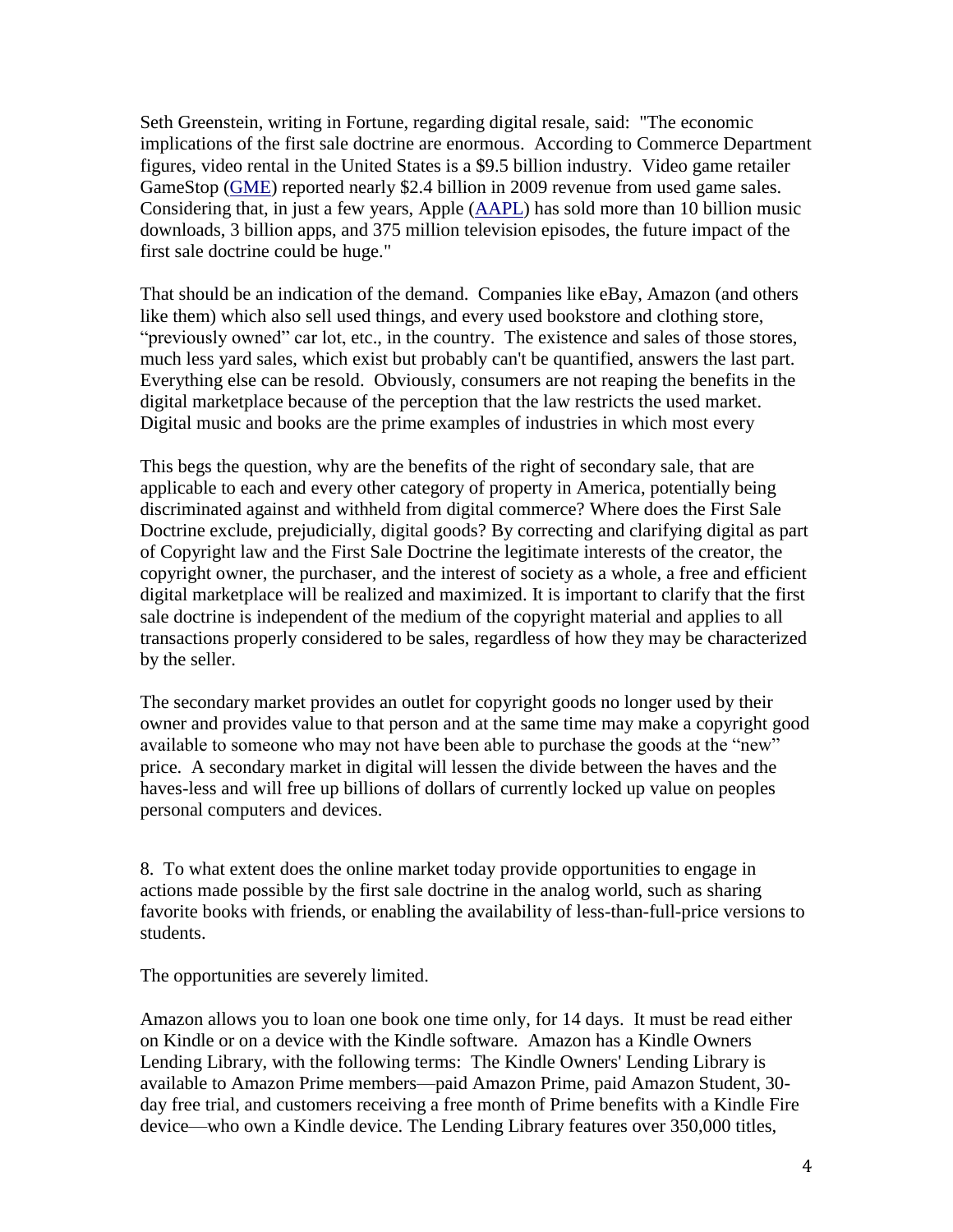including many New York Times bestsellers. Books borrowed from the Lending Library have no due date and can be delivered to other Kindle devices registered to your Amazon account.

Books that are borrowed from the Kindle Owners' Lending Library can be read only on Kindle devices. There are some startups that want to get into the business, but none has made a splash. Scribd, the document service, has announced a plan to get into the business as well.

Apple does now allow lending and limited sharing is allowed within iTunes accounts.

As an additional point, there often seems to be an assumption that the first sale doctrine somehow implies a "fire sale" in "used goods"; this is also incorrect. Not everyone buys "used" because it is "less-than-full-price". Often older classics or limited editions are worth substantially more than new versions; with today's technology this type of collectability is also a reality.

It is ironic then that good companies like ReDigi who have made sure that legally obtained digital goods can be resold in a very controlled manner have been sued by monopolistic interests motivated by the same instincts that would close all used record stores, flea markets and similar outlets for the legitimate resale of used goods. The justice system needs guidance to prevent such injustices and the damage being caused to legitimate market interests.

9. If the market does not currently provide such opportunities, will it do so in the near future? If not, are there alternative means to incorporate the benefits of the first sale doctrine in the digital marketplace? How would adoption of those alternatives impact the markets for copyrighted works?

Opportunities are extremely limited and complex today so, yes; let's hope legal clarification will come from our lawmakers in the near future to clarify our laws and to help prevent manipulation, in an ever increasingly digital world. Digital is just another medium of delivery and it would appear that the Copyright Act would benefit from an explicit recognition of first sale principles in the digital context, especially given technology available today that facilitates compliance by users. An update to deemphasize the role of "reproduction" in a controlled transfer of a digital good, not unlike that forged by the European Court of Justice in its software decision, would go far to reinstate the legitimate balance between the copyright owner's interest and that of the consumer that characterized the copyright world for all time before the emergence of digital commerce.

Such adoption/clarification of Digital First Sale, would greatly expand the markets for copyright works in all areas; purchase, resale, gifting, donation, etc. Ownership should be ownership and paper, plastic, disk or digital all should have the same rights and opportunities in the marketplace. To suggest alternatives is to divorce artificially the long-held right of alienation of property from the essential bundle of property rights recognized by centuries of common law, to the great detriment of both the creator and the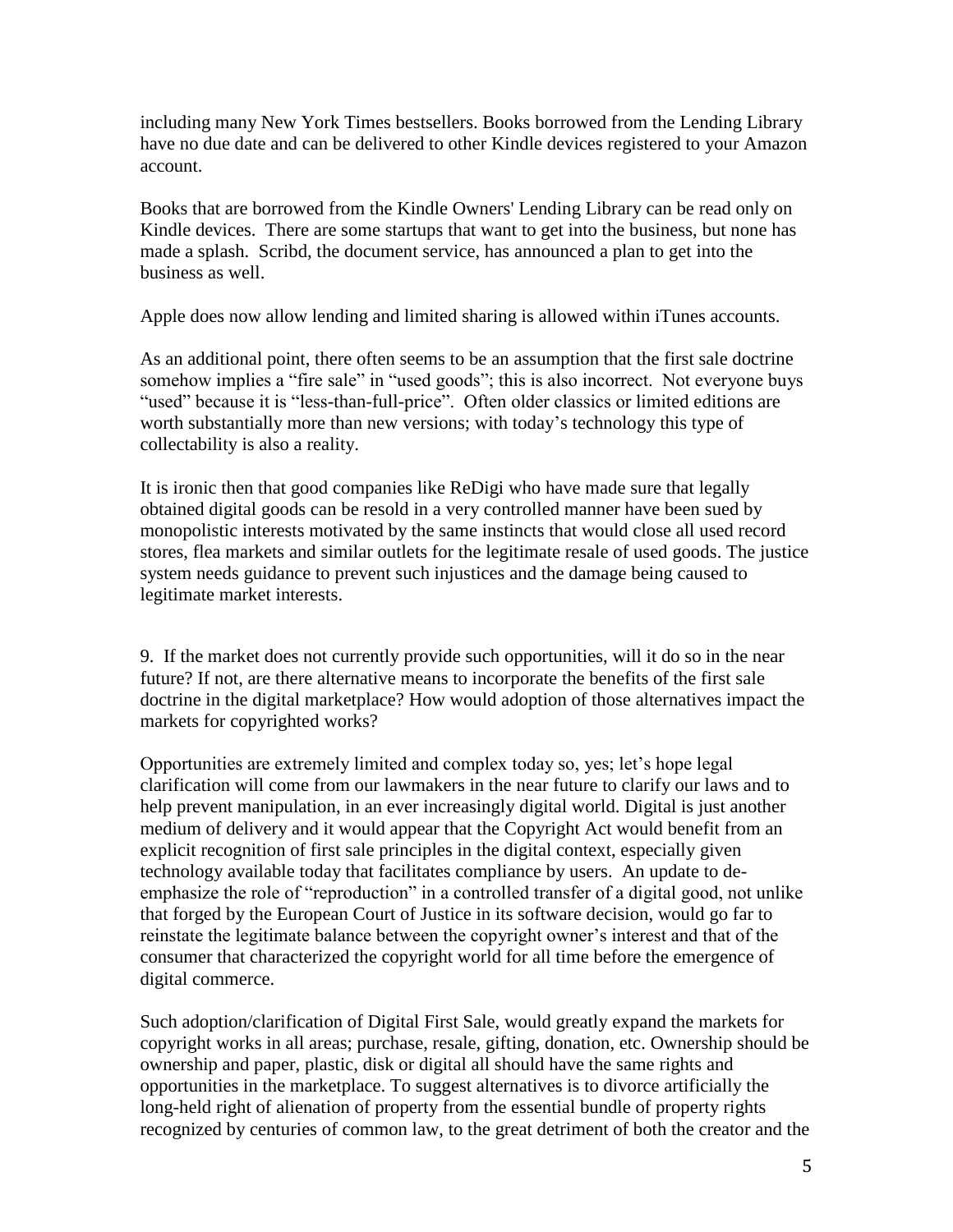consumer (even if it sometimes seems counterintuitive to copyright owners).

Certainly large companies recognize the potential for a digital secondary market, as Amazon and Apple have filed for patents (and Amazon has received one) for methods for a secondary market.

In its application for a patent for a secondary market for digital objects, Amazon said:

"As use of digital objects increases, users may wish to transfer the digital objects to other users. These transfers may include a sale, a rental, a gift, a loan, a trade, etc. … A secondary market which allows users to effectively and permissibly transfer 'used' digital objects to others while maintaining scarcity is therefore desired."

Apple has filed for a similar patent, also recognizing the potential benefits of such a system. However, it is unlikely that either will come to fruition unless the law is changed to back to the first principles of first sale.

The concept of First Sale was established by the U.S. Supreme Court in Bobbs-Merrill v Straus in 1908, and codified the next year by Congress. At the time, the law read, ""nothing in this Act shall be deemed to forbid, prevent, or restrict the transfer of any copy of a copyrighted work the possession of which has been lawfully obtained." The big change came in 1976 when the law was rewritten to center on the owner of the copy. Sec. 109 defines first sale, "…the owner of a particular copy or phonorecord lawfully made under this title, or any person authorized by such owner, is entitled, without the authority of the copyright owner to sell or otherwise dispose of the possession of that copy or phonorecord."

University of North Carolina Law Professor Anne Klinefelter, writing in Information Outlook in May, 2001, described what came next: "When software entered the picture and was recognized as a proper subject for the copyright, copyright owners focused new energies on avoiding the first sale doctrine's limitations on their control over each copy sold. In 1990 Congress passed the Software Rental Amendments Act in response to software publishers' concerns that sales of their products were diminished by the development of a secondary market that would rent the software to other users. This amendment narrowed first sale rights significantly by forbidding the renting or lending of computer programs, providing an exception only for nonprofit libraries serving a nonprofit need."

The test case came the next year, in Step-Saver Data Sys., Inc. v. Wyse Tech, in the Third Circuit U.S. Court of Appeals. On the surface, the case dealt with box-top licensing of software, but the court also made an astute observation about the use of licenses: "When these form licenses were first developed for software, it was, in large part, to avoid the federal copyright law first sale doctrine."

The court wrote: "By characterizing the original transaction between the software producer and the software rental company as a license, rather than a sale, and by making the license personal and non- transferable, software producers hoped to avoid the reach of the first sale doctrine."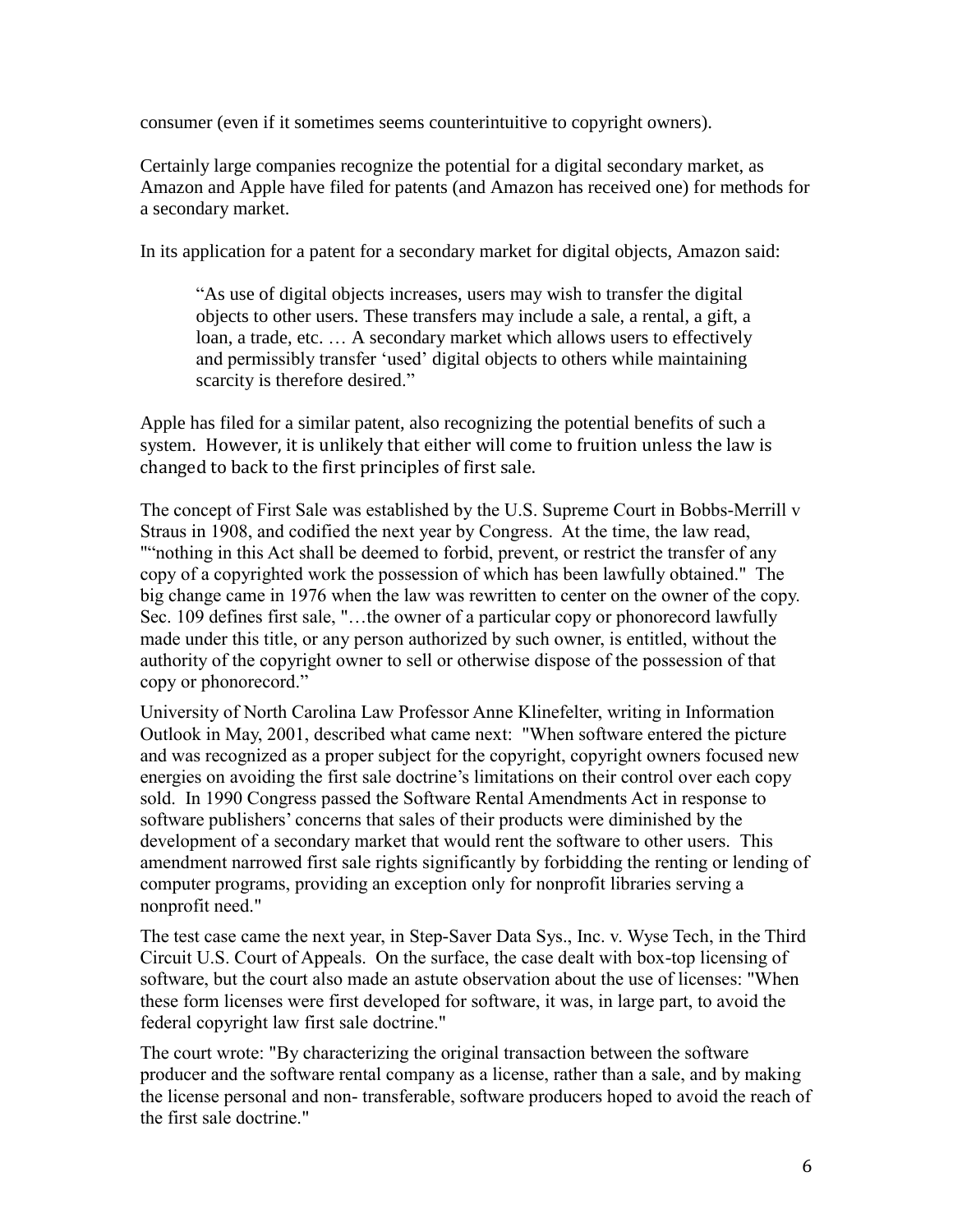The result is the system of e-books and digital music that we have today. Where some sellers of digital music and e-books surreptitiously characterized their products as licensees, although few people had any idea that it was not a normal and typical purchase.

NOTE: The European Court of Justice in the Oracle case said that copyright holders who "license" downloaded software without a time limit on use are deemed to "sell" it, leaving the purchaser free to re-sell it as long as the purchaser takes necessary steps to destroy any additional copies. In short, the Court recognized the applicability of the exhaustion principle to downloaded software, without erecting an insurmountable technological obstacle to the "reproduction" deemed to occur in the act of effecting the transfer. Rather, pay for a single instance, sell a single instance, pay for multiple instances, and sell multiple instances. European creators and consumers have welcomed this clarification of digital rights and significant increases in revenue are expected for all. The secondary market always has supported the primary market--market dynamics 101.

Because the "seller" controls the content, situations can arise as in 2009 in which Amazon deleted copies of George Orwell's "1984" on the Kindle devices of customers. After an outcry, Amazon said it wouldn't do such a thing again.

Yet, last year, a similar case emerged in Europe in which a woman in Norway, where Amazon did not operate, purchased a Kindle in the U.K. When the device acted up, Amazon replaced it once. When the replacement developed a problem, she tried again and found her account, and all her books, had been wiped out for an unexplained violation of Amazon's policies. Clearly, that could not have happened if she owned the books on the device. Instead, she was an unwilling lessee.

Clearly, as the companies try to amend the law with their own versions/agreements the secondary market including digital music or e-books is at risk. Reverting to the 1908 definitions would be one way to do it. Another would be to adapt first-sale requirements to meet the expectations of consumers. If a consumer wishes to lease, he may do so. If she wishes to buy, she may do so. It is technically possible to do those things easily enough, and to make certain the original copy is deleted if indeed there is a sale. But make sure that it is transparent to the consumer what they are actually getting and make sure that whatever it is complies with the law.

Such a protocol would have a positive affect at all on the markets for copyrighted works. As shown, the secondary market for video games is going strong, as is the original sale of games, which is actually supported by wealth created by the consumer's secondary sale. A healthy secondary market would develop just as it has in books or in physical music CDs.

Concerns that electronic content does not degrade over time, particularly when concerning e-books, are misplaced. The content may not degrade, but public tastes change. A book or song popular today will be an afterthought next year -- except to the person looking for it or the person looking to sell it and nowhere in copyright law was condition contemplated.

Question 10: Are there any changes in technological capabilities since the Copyright Office's 2001 conclusions that should be considered? If so, what are they? For example,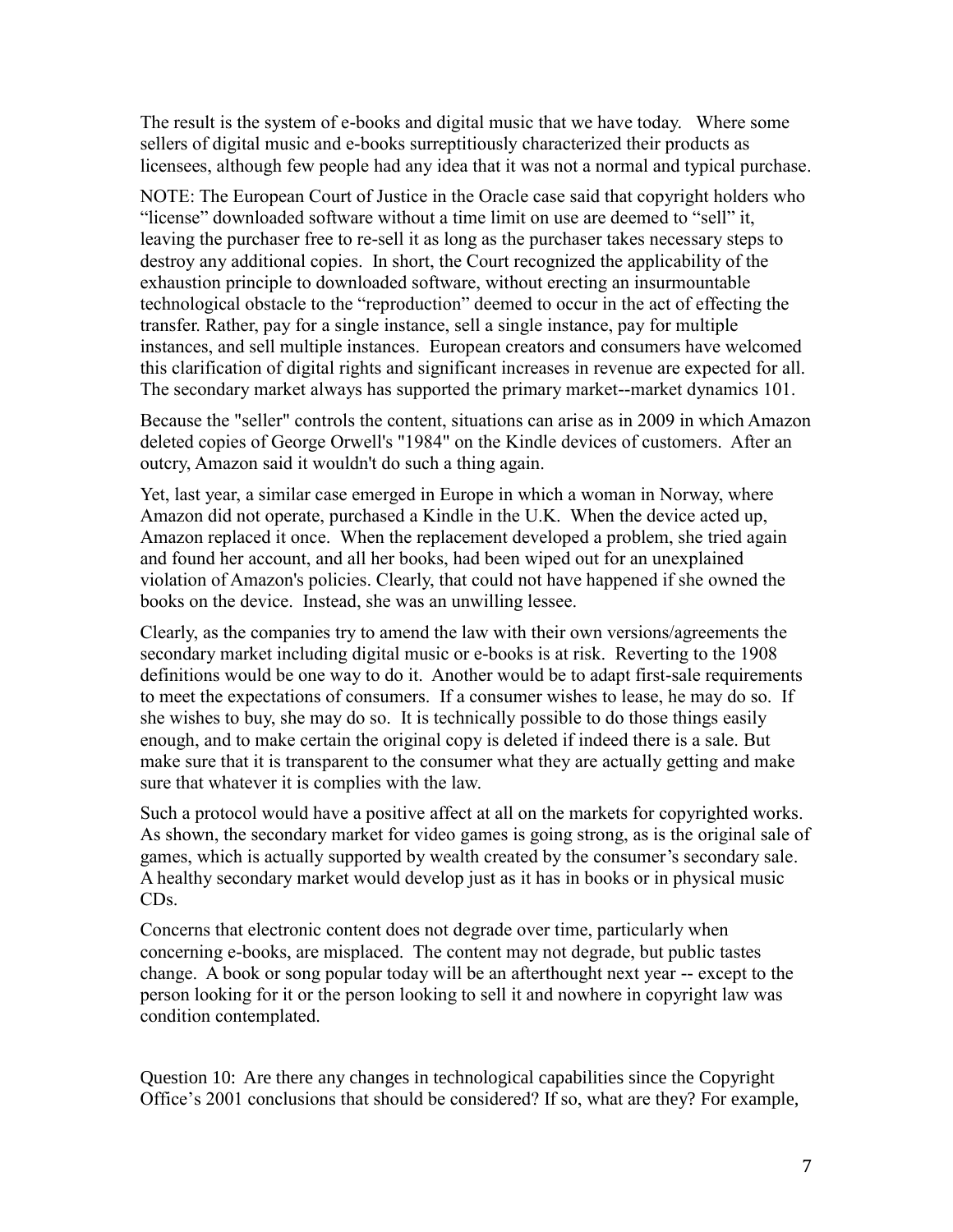could some technologies ensure that the original copy of a work no longer exists after it has been redistributed?

The fundamental issues in this docket are what has changed since the Copyright Office's 2001 report and, as importantly, what has not.

Yes, there are substantial changes in technological capabilities. However, the Copyright Office may have been under-reaching in 2001 by simply not clarifying that digital delivery of a copyright good carries all of the same protections and exclusions as a physical delivery method and cleaning up definitions like reproduction and phonorecord. This would have helped prevent special interests from creating confusion regarding those terms and as to how they should be interpreted in the digital age.

And yes, technology has evolved significantly in the past 12 years in such a way that business and society are even more able to provide copyright protections to digital goods that are far superior to even those protections available for their non-digital counterparts. It is important to note that the fact remains; existing law provides ample remedies to discourage piracy without the need to erect artificial barriers to a legitimate secondary market where participants can innovate and implement systems to prevent copyright abuse.

Furthermore, systems now exist that allow digital files to be secured without device digital rights management (DRM) schemas and provide the transfer of single instances of those protected files, while rendering ancillary copies inoperable. Limited editions are a reality now. Forensic analysis for removal of pirated goods is a reality now, as well as, technologies that provide ongoing monitoring of resold items. Instantaneous transactions, where copies are never made as part of a transaction between a buyer and seller, eliminated the need for old-fashioned "forward and delete" methods. The technology described is in use and exists today that has surpassed the forward and delete methods.

At the same time, the market place has clearly changed since the original report. Digital materials are now mainstream. Music and books in digital form have become the norm. In that sense, they deserve to be treated much as a book was in the original first sale case, Bobbs-Merrill.

Look at the trends over the years. When the 2001 report was issued, compact discs (CD) accounted for almost 94 percent of revenues in the music business. The cassette was in the final throes of its demise. Downloading of singles and albums wasn't even a blip on the charts, according to data compiled by the Recording Industry Association of America (RIAA). It wasn't until 2004 that downloading even appeared, and the downloading of singles accounted for 1.1 percent of revenue, and downloading of albums for 0.4 percent.

The International Federation of the Phonographic Industry (IFPI) in 2004 issued its first "Online Music Report." One highlight was the 2003 emergence of iTunes, which sold 25 million downloads by mid-December of that year. Ten years later, customer have downloaded 25 billion songs worldwide. The IFPI reported there were between 400,000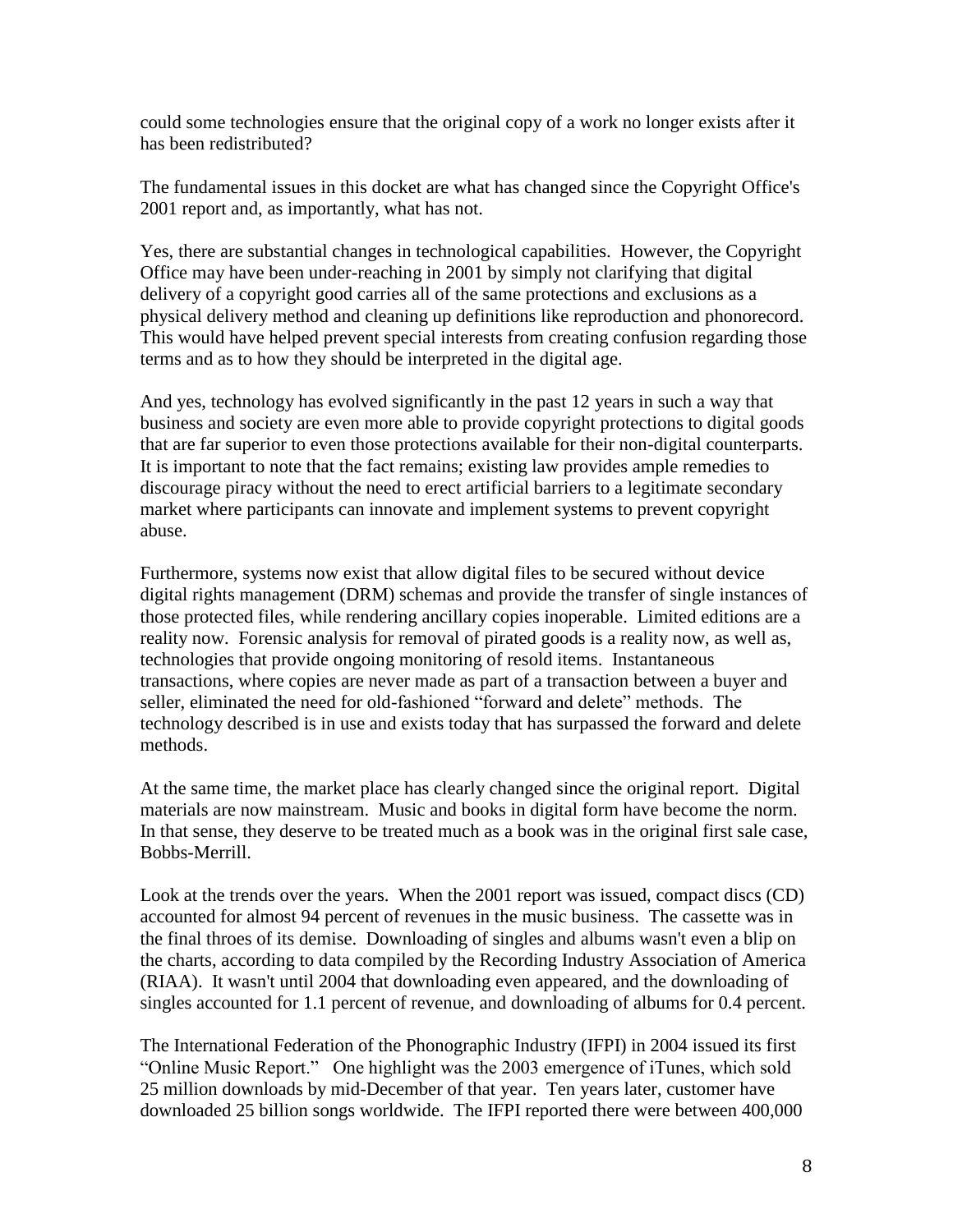and 500,000 tracks available to consumers. Now, consumers have a choice of 26 million – and that is from iTunes alone.

As a result of the growth in legal downloading sources, the technology by which consumers received music continued to evolve. Cassettes disappeared. In 2010, CDs for the first time accounted for less than half of industry revenue. In 2012, CDs accounted for 35.8 percent of revenue, while downloaded songs were 23 percent and downloaded albums were 17.1 percent. Streaming entered the picture in 2005, and now accounts for 8.1 percent of revenue.

The RIAA reported that U.S. revenue from digital formats passed the \$4 billion mark in 2012, accounting for about 60 percent "Industry revenues from digital formats continued to grow, and in 2012 surpassed \$4 billion for the first time, accounting for about 60 percent of the total market in the U.S. After having crossed the 50 percent mark the year before. Digital downloads of songs accounted for \$2.9 billion in revenue in 2012, while digital album downloads were just over \$1 billion, according to RIAA's publication "News and Notes on 2012 RIAA Music Industry Shipment and Revenue Statistics."

The curve for e-books is even steeper.

According to the Association of American Publishers, digital books accounted for .005% of publisher net revenue in 2002, the year after the Copyright Office report was issued. By 2009, digital trade books were only 3.17 percent of the total. In 2012, after the introduction of many new tablets and e-readers, e-books accounted for 22.55 percent of net revenue. The trade books sector, which includes adult fiction and non-fiction, young adult, children's and religious books, was worth \$7.1 billion last year. Trends for e-book reading are accelerating, according to the Pew Research Center. In a June 25, 2013 report, 23 percent of Americans age 16 and over read an e-book in 2012, up from 16 percent in 2011. for readers age 16-17, the percentage doubled from 2011 to 2012, from 12 percent to 25 percent.

In the public's mind, their digital music and e-books are interchangeable with traditional phonorecords and printed books, and the copyright law should recognize that evolution and maintain that status quo.

At the same time as the consumer market and expectation have rapidly changed, certain technological realities and their accompanying statutes have not. The Copyright Office was correct in 2001 to recognize that a change was needed to the definition in Sec. 101. The Office said: "We recommend that Congress enact legislation amending the Copyright Act to preclude any liability arising from the assertion of a copyright owner's reproduction right with respect to temporary buffer copies that are incidental to a licensed digital transmission of a public performance of a sound recording and any underlying musical work"

The recommendation was based on the completely sound observation that: "The economic value of licensed streaming is in the public performances of the musical work and the sound recording, both of which are paid for. The buffer copies have no independent economic significance." A buffer copy is created every time anything is